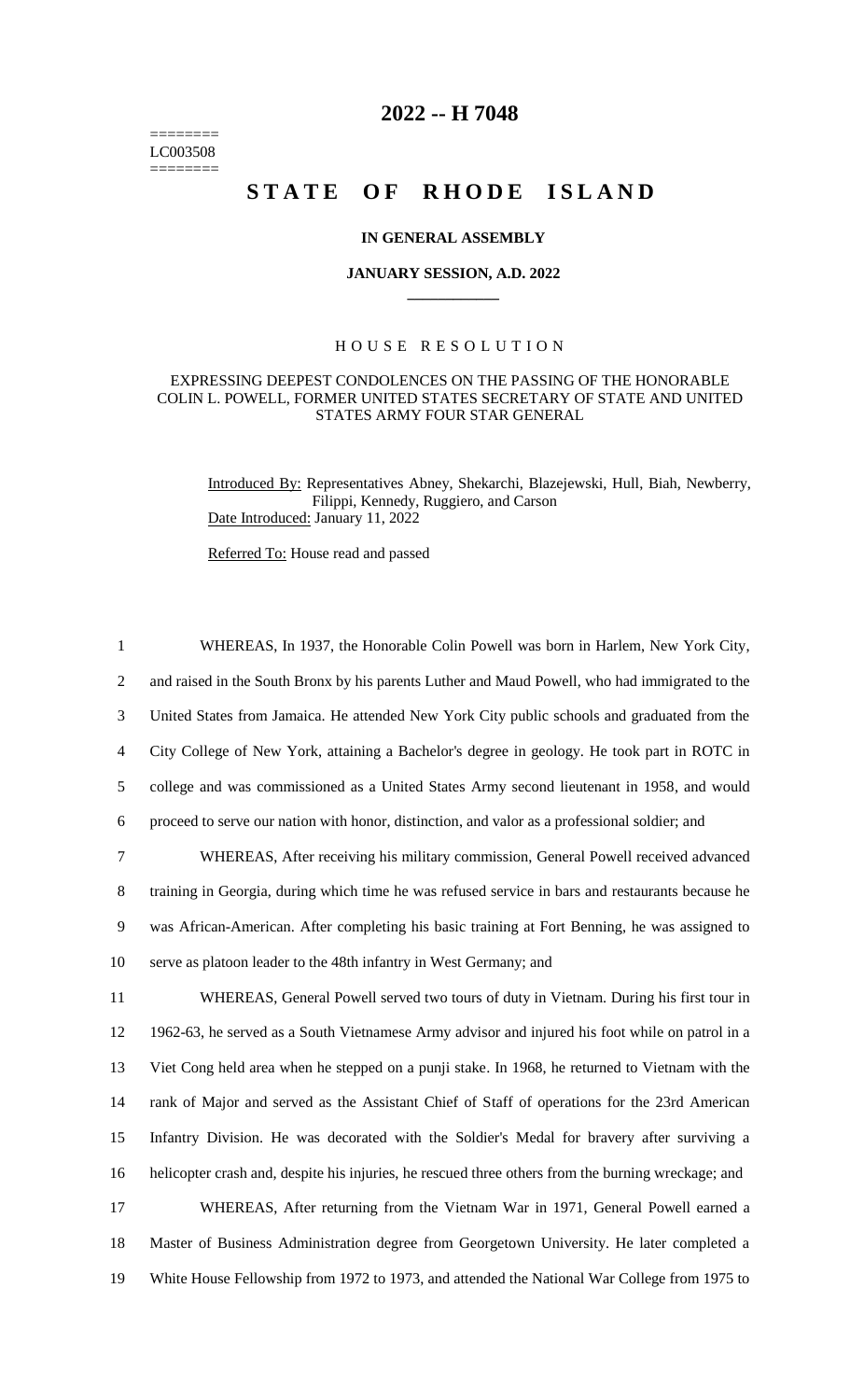1976. From 1976 to 1977, he commanded the 2nd Brigade of the 101st Airborne Division; and

 WHEREAS, In the early 1980s, General Powell served as a Senior Military Assistant to President Reagan's Secretary of Defense. In 1986, he was named Commander of V Corps in West Germany and in 1987, he served as the United States Deputy National Security Advisor, and from 1987 to 1989, he served as President Reagan's National Security Advisor; and

 WHEREAS, General Powell was promoted to four-star General in April of 1989, and served for a period of time as the Commander in Chief of the Forces Command (FORSCOM) which oversees all Army, Army Reserves and National Guard units in the United States. Later in 1989, General Powell, at the age of 52, became the youngest officer to serve as the Chairman of the Joint Chiefs of Staff, the highest position in the Department of Defense. He oversaw United States responses to 28 crises during his time as Chairman of the Joint Chiefs of Staff and was given the nickname of the "Reluctant Warrior" for his preference for diplomacy and containment instead of military intervention, when possible; and

 WHEREAS, General Powell retired from the United States Army in 1993, and returned to public service in 2001, when he was appointed by President George W. Bush to serve as Secretary of State. He was unanimously confirmed by the United States Senate, and became the first African-American Secretary of State in United States history. He went on to play a critical role in managing our nation's relationships with other nations in the wake of the September 11, 2001 terrorist attacks. His moderate, eloquent and seasoned voice of reason and experience became widely respected and admired across the globe. He resigned on November 15, 2004; and

 WHEREAS, General Powell received numerous awards during his distinguished military and public service career including two Presidential Medals of Freedom (the second with distinction), the Secretary of State Distinguished Service Medal, the Secretary of Energy Distinguished Service Medal, the Ronald Reagan Freedom Award, the Spingarn Medal from the NAACP, the United States Senator John Heinz Award for Greatest Public Service by an elected or appointed official, the Congressional Gold Medal, the Silver Buffalo Award, the highest adult award given by the Boy Scouts of America, and many other prestigious honors; and

 WHEREAS, General Powell was the beloved husband of Alma (Johnson) Powell for more than fifty-nine years, and the proud father of Michael Powell, who served as the Chairman of the Federal Communications Commission (FCC), Linda Powell, and Annamarie Powell; now, therefore be it

 RESOLVED, That this House of Representatives of the State of Rhode Island hereby extends its deepest sympathies to the Powell family on the passing of the Honorable General Colin Powell. We furthermore commemorate his brave and loyal service to our nation; and be it